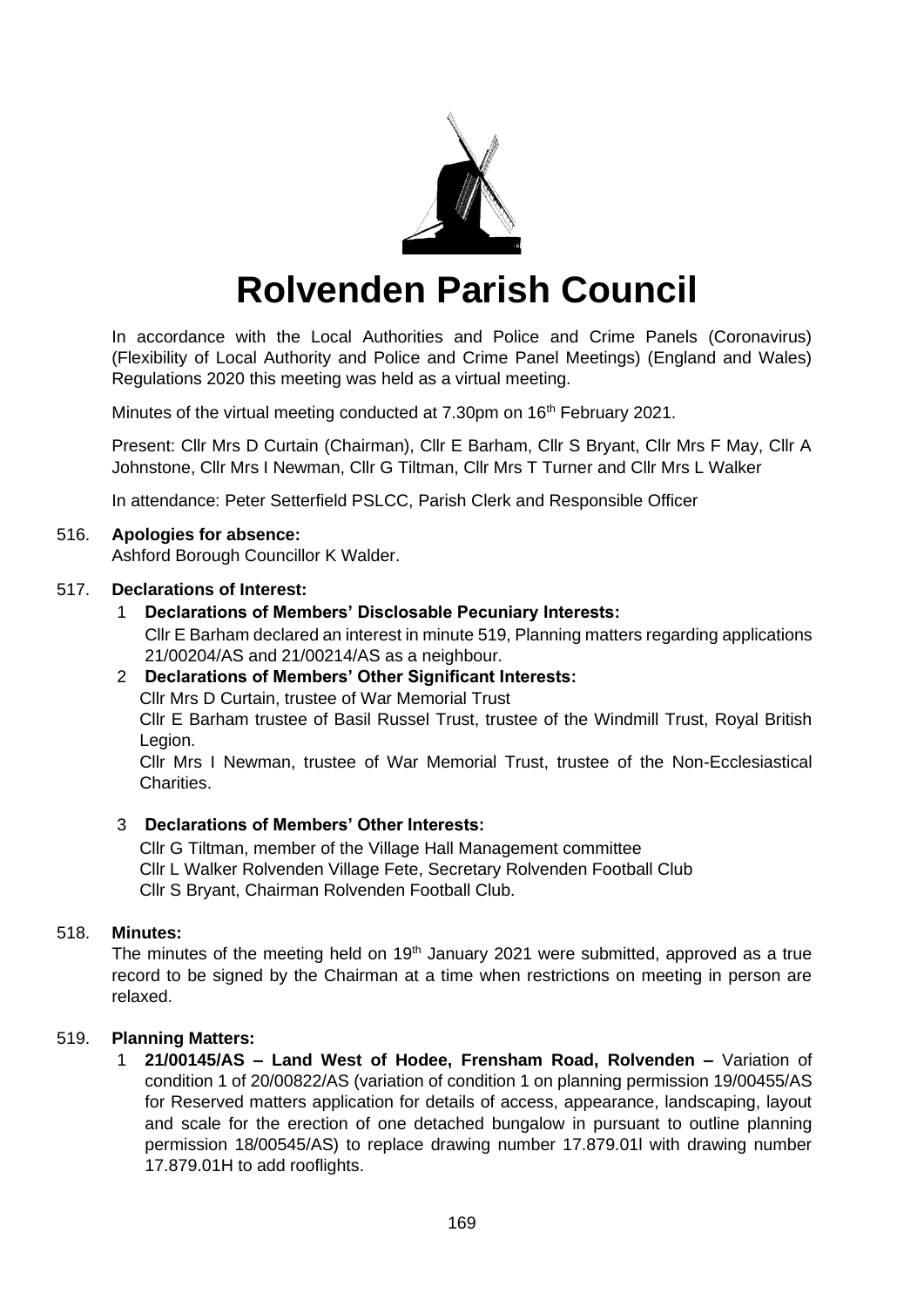**Resolved: The Parish Council objects to the application on the following grounds The planning permission 19/00455/AS had an attached condition removing PD rights for roof extensions to safeguard neighbour amenity.**

**The neighbourhood plan Character Area Assessment quotes Frensham Road is principally well spaced detached properties, this application does not fit with the well spaced pattern.**

**The application does not fit with Policy RNP3 clause a or ENV14 of the Ashford Local Plan – the development will create a cramped aspect to the building line and spoil the visual amenity.**

**The application is contrary to policy RNP1 clauses a, c and d of the Rolvenden Neighbourhood Plan.**

**The application is contrary to RNP6 as it conflicts with policies RNP1 and RNP 3 of the Rolvenden Neighbourhood Plan.**

**The outdoor space of the original application was noted to be less than would normally be accepted but given it was for a two bedroom property, however as this application is now three bedrooms and a larger footprint it would not meet the standard.** 

- 2 **21/00204/AS & 21/00205/AS – 34 Maytham Road, Rolvenden –** 1) Replacement two storey rear extension; proposed single storey side extension; changes to fenestration; internal alterations and replacement outbuilding. 2) Listed Building Consent for same.
- **Resolved: The Parish Council supports the application.**
- 3 **21/00214/AS & 21/00215/AS – Maytham Farmhouse, Maytham Road, Rolvenden –** Change of use of outbuilding with internal alterations and alterations to the fenestration with Listed Building application 21/00215/AS Change of use of outbuilding with internal alterations and alterations to the fenestration.

## **Resolved: The Parish Council supports the application.**

## 520. **Highways Matters:**

The Chairman recently met with Kent Highways to discuss the Highways Improvement Plan. At the present time there will be no progress as Highways require the Parish to fund any improvements.

## 521. **Finance:**

| Schedule of payments: |                            |
|-----------------------|----------------------------|
| Staff costs           | £889.21                    |
| Litter picking        | £120.00                    |
| <b>Sutcliffe Play</b> | £12,018.16 (VAT £2,003.13) |
| Sutcliffe Play        | £16,571.52 (VAT £2,761.92) |
| David Buckett         | £5,639.70                  |
| G Tiltman             | £28.78                     |

| £20.00    |
|-----------|
| £95.00    |
| £5,000.00 |
|           |

Councillors Mrs Curtain and Mrs Newman verified the bank transactions.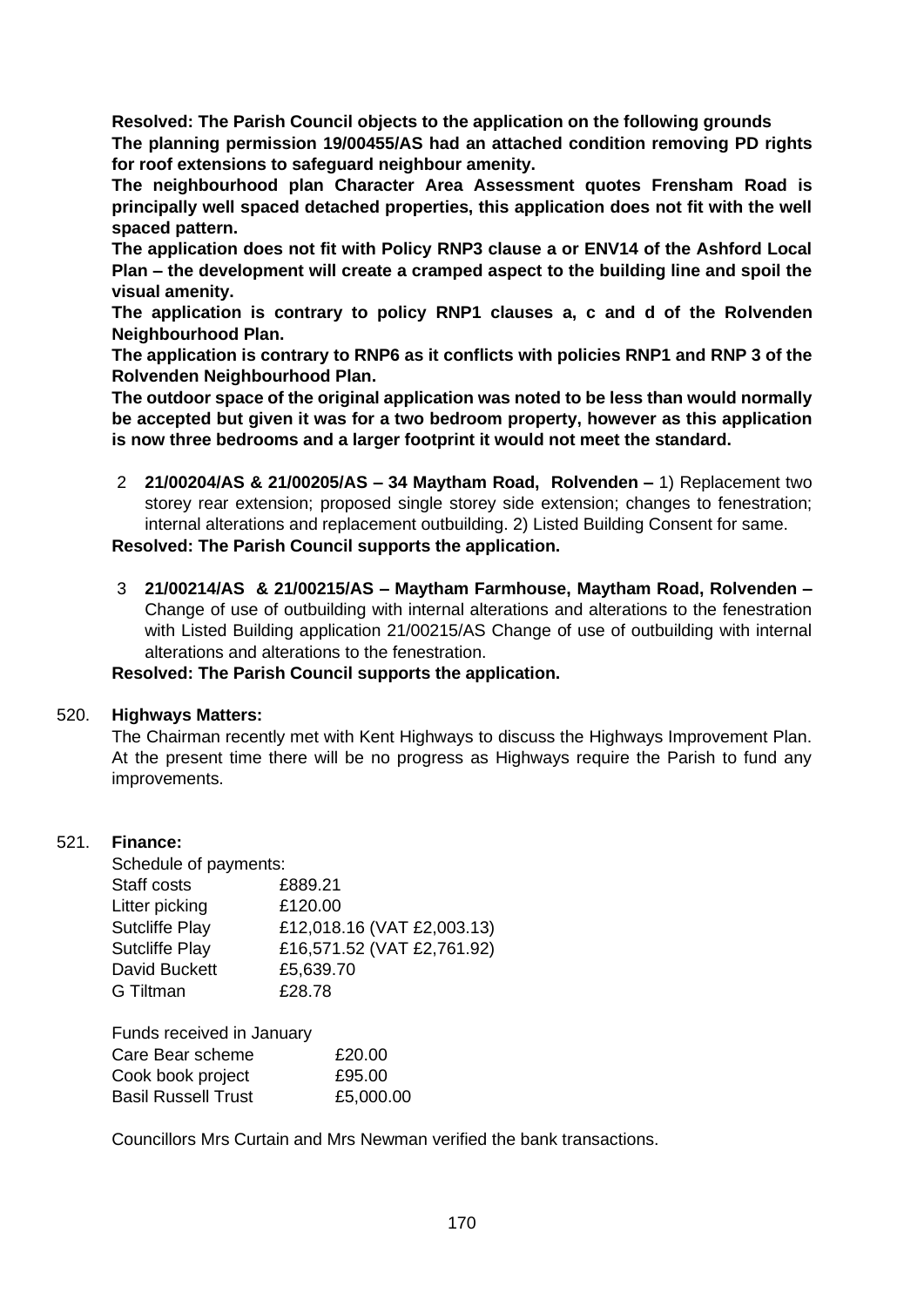## **Resolved:**

- **1 To authorise the payment of the invoices presented at the meeting (the payment to Sutcliffe play for £12,018.16 to be held until the play area is completed to satisfaction)**
- **2 To receive and note Report RPC/20/12**
- **3 To receive and acknowledge the financial movements for the period 1st April 2020 to 31st January 2021.**

#### 522. **Land Bequest:**

The Parish Council received a letter from the Executors of Miss Thoburn in January 2020 advising of gifts of land to the Parish Council subject to agreement. The Parish Council appointed solicitors Messrs Wellers Hedleys to act on their behalf as the executors had indicated that they wished the transfer to be to the Parish Council as custodian trustee rather than outright. This being to ensure the Thoburn family's wish to benefit Rolvenden is achieved.

The Solicitors have forwarded proposals to the executors pointing out that what they are proposing that putting the land into a charity is hopeless and will not achieve the result required by the testator.

A local Council may be appointed as the custodian trustee to a charity. This means that the ownership of the property of a charity is vested in the Council but the Council has no role in the management or administration of the Charity. The property is listed in the Council's asset register with a nil valuation. Responsibility for insuring the property, including public liability, falls on the trustees appointed to manage the charity not the Parish Council. Should the charity cease to be viable the Charity Commission can override the no sale provisions and the proceeds be invested in a similar charity.

Should the executors not agree with the proposals put to them by the Council's solicitor, the Parish Council is asked to determine if it wishes to proceed with the transfer as suggested by the executors or to disagree which in terms of the will the gifts shall lapse and the proceeds of sale of the properties shall fall into and form part of the residuary estate.

Following debate it was decided that the War Memorial Trust would be consulted to ascertain if they were prepared to accept the land on the executors terms. A letter is to be sent to the executors asking for more time to enable discussions with the War Memorial Trust to take place.

#### 523. **Stolen Funds:**

The Chairman reported that a complaint had been lodged with the insurance company regarding the decision. The original decision has been upheld. A complaint has also been lodged with the broker about a potential mis-sale of the policy not being fit for purpose. Again the complaint has been rejected. Both had stated that the decision could be referred to the financial ombudsman. This was incorrect information as the ombudsman will not deal with complaints from parish councils as they are neither an individual or a trading business.

Given the lack of progress with Lloyds Bank it was resolved to request Messrs Wellers Hedley to take no further action. An independent pro-bono review is to be sought to ascertain if further action is likely to bring results.

#### 524. **Other items for information:**